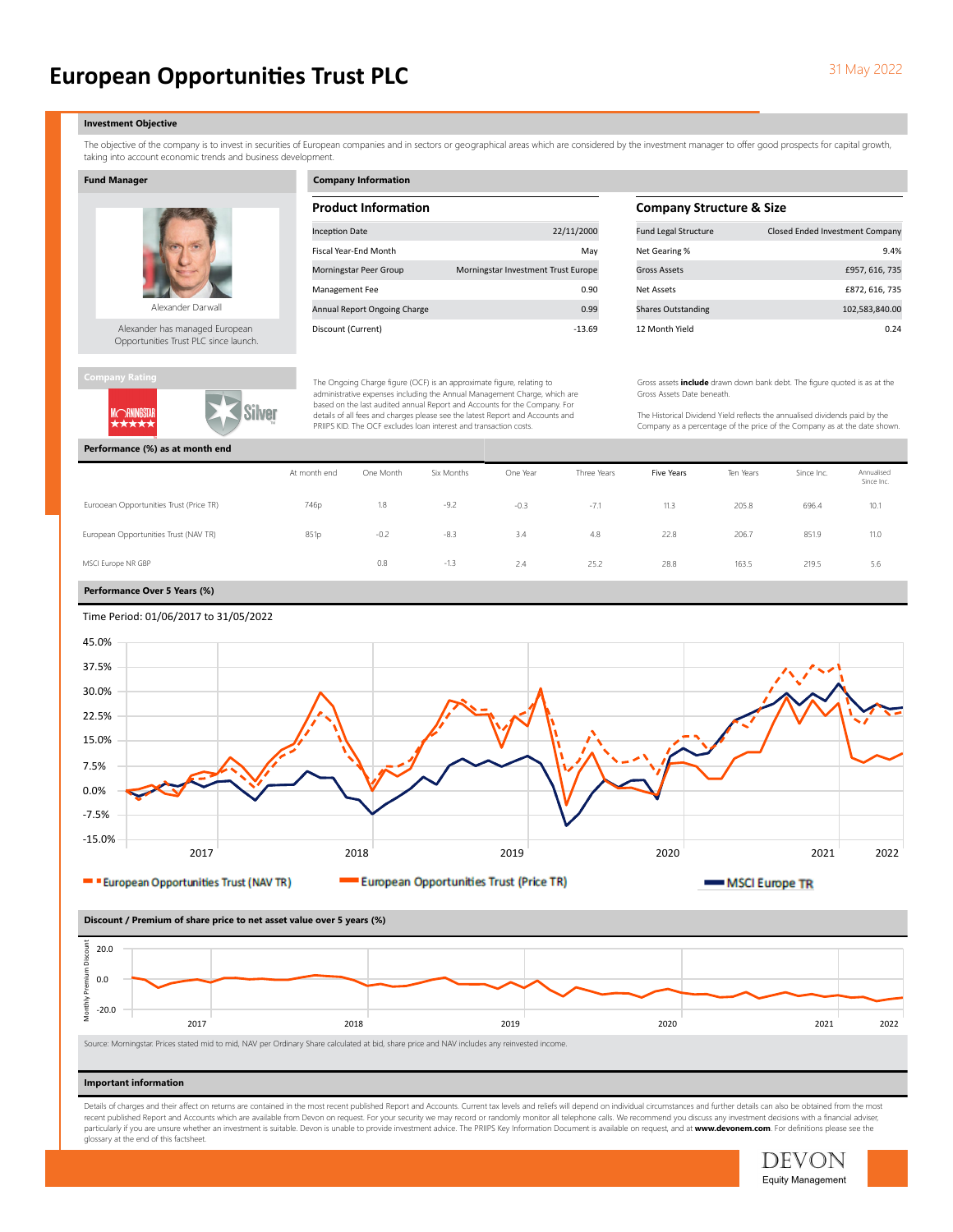# European Opportunities Trust PLC **SALL CONVERTS 2002** 31 May 2022

Investment exposures as a percentage of Net Assets (i.e. excluding drawn down bank debt) as at last month end

| <b>Top holdings</b>      |        | <b>Sector</b>                 |               | Country           |        |
|--------------------------|--------|-------------------------------|---------------|-------------------|--------|
| Novo Nordisk A/S Class B | 12.31% | <b>Health Care</b>            | 37.97%        | United Kingdom    | 34.00% |
| RELX PLC                 | 10.39% | Information Technology        | 26.15% France |                   | 28.43% |
| Experian PLC             | 9.90%  |                               |               |                   |        |
| Dassault Systemes SE     | 8.85%  | Industrials                   |               | 21.55% Germany    | 19.45% |
| <b>BioMerieux SA</b>     | 6.32%  | Financials                    |               | 10.87% Denmark    | 12.38% |
| Deutsche Boerse AG       | 5.90%  | Energy                        | 5.96%         | Spain             | 5.76%  |
| Bayer AG                 | 5.77%  | <b>Consumer Staples</b>       | 4.77%         | Norway            | 4.12%  |
| Grifols SA               | 5.23%  |                               |               |                   |        |
| Genus PLC                | 4.89%  | Materials                     | 1.30%         | Finland           | 2.29%  |
| Soitec SA                | 4.66%  | <b>Consumer Discretionary</b> |               | 0.87% Switzerland | 1.95%  |
|                          |        |                               |               | Netherlands       | 0.90%  |
| 74.20%                   |        |                               |               | Unclassified      | 0.16%  |

For the top 20 holdings as percentages of Total Assets (i.e. including bank debt) please see the monthly RNS announcement to the LSE.

#### Share Identification Codes

| <b>Share Class</b> | <b>ISIN</b>  | <b>Ticker</b> |
|--------------------|--------------|---------------|
| Ordinary Share     | GB0000197722 | EOT           |

# Investment Policy

The Company will, at all times, invest and manage its assets, with the objective of spreading risk and in accordance with the following policies

#### - Investment restrictions

Notwithstanding the broad powers of investment available to the Company as a closed-ended fund, the Board has adopted the following investment restrictions:

- no single holding shall constitute more than 10% of the Company's total assets (calculated at the time of investment);
- the Company will not invest in unlisted securities;
- the Company will not invest in derivative instruments, whether for efficient portfolio management, gearing or investment purposes;
- the Company will not invest in other listed closed-ended investment funds;
- the Company shall not take legal or management control over any investments in its portfolio; and
- not more than 50% of the Company's investments may be in securities which are not qualifying securities or government securities for the purposes of the UK ISA Regulations.

# - Gearing

The Directors consider that long-term capital growth can be enhanced by the use of gearing through bank borrowings. The Directors consider that the Company's level of gearing should be maintained at appropriate levels, with sufficient flexibility to enable the Company to adapt at short notice to changes in market conditions.

The Board oversees the level of gearing in the Company and reviews the position with the Investment Adviser on a regular basis. In normal circumstances the Board does not expect the level of gearing to exceed 20% of the Company's total assets (calculated at the time of borrowing).

#### - The Portfolio Manager's investment approach

The Investment Adviser adopts a stock picking approach in the belief that a thorough analysis and understanding of a company is the best way to identify long-term superior growth prospects. This understanding begins with identifying those companies where the ownership structure and incumbent management are conducive to the realisation of the aim of achieving superior long-term earnings growth.

The Investment Adviser will seek to identify companies which enjoy certain key business characteristics including some or all of the following:

- a strong management record and team, and the confidence that the Investment Adviser has in that management's ability to explain and account for its actions;
- proprietary technology and other factors which indicate a sustainable competitive advantage;
- a reasonable expectation that demand for their products or services will enjoy long-term growth; and
- an understanding that structural changes are likely to benefit rather than negatively impact that company's prospects.

In analysing potential investments, the Investment Adviser will employ differing valuation techniques depending on their relevance to the business characteristics of a particular company. However, the underlying feature will be the sustainability and growth of free cashflow in the long-term.

#### - Portfolio risk

Portfolio risk is mitigated by investment in a diversified spread of investments. The Investment Adviser is not constrained by benchmark weightings, sector, geographical location within Europe or market capitalisation or size of investee companies.

Any material change in the investment policy of the Company described above may only be made with the approval of shareholders by an ordinary resolution.